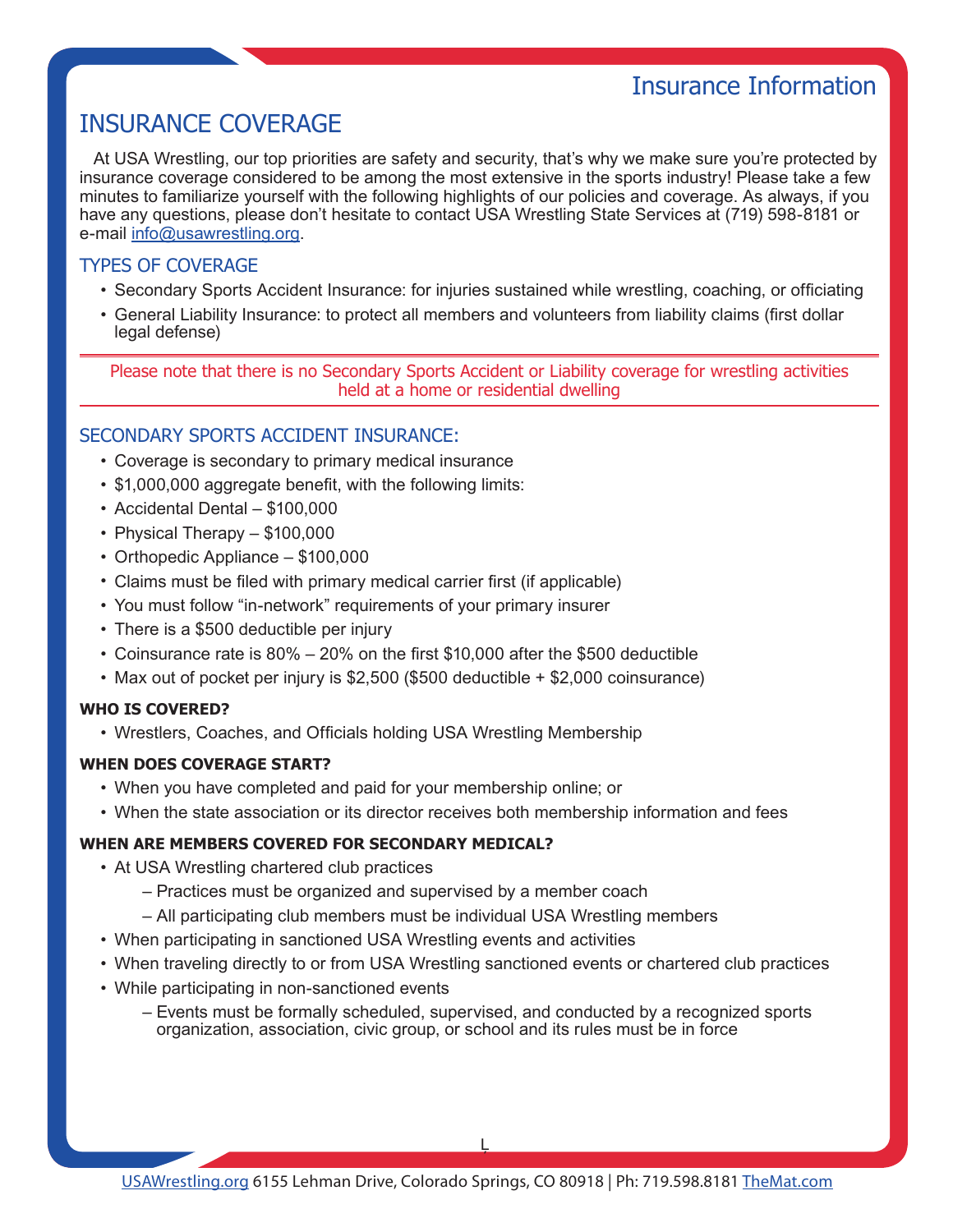# Insurance Information

- Secondary Sports Accident coverage while at the above non-sanctioned events extends to:
	- Member athletes while competing
	- Member coaches while coaching
	- Member officials while officiating

### **ARE THERE ANY DATES OR DEADLINES I NEED TO BE AWARE OF?**

- The accident must occur while you are a member of USA Wrestling
- Care and treatment expenses must begin within 90 days of injury
- • Claims should be submitted immediately, but they must be filed within one year of the accident to be eligible for coverage
- Coverage applies up to 730 days after the date of the accident

### **HOW DO YOU FILE A CLAIM?**

- • Obtain a Notice of Injury form online at [www.USAWrestling.org/NOI.pdf;](www.USAWrestling.org/NOI.pdf) or by calling USA Wrestling at (719) 598-8181
- Fill out the form completely and include membership number and mail to:

USA Wrestling ATTN: State Services 6155 Lehman Drive Colorado Springs, CO 80918 Fax: (719) 598-9440

### USA WRESTLING GENERAL LIABILITY COVERAGE

### **WHAT DOES GENERAL LIABILITY PROVIDE COVERAGE FOR?**

- Bodily and personal injury  $(3<sup>rd</sup>$  party)
- Property damage (3<sup>rd</sup> party)
- Participant legal liability

### **WHAT ARE THE COMMERCIAL GENERAL LIABILITY POLICY LIMITS?**

- \$5,000,000 per occurrence
- \$100,000 limit on damage to premises rented to you

### **WHO IS COVERED?**

- Wrestlers holding USA Wrestling Athlete Membership
- Coaches holding USA Wrestling Coaches Membership
- Officials holding USA Wrestling Officials Membership
- USA Wrestling Chartered Clubs
- Event directors and volunteers at sanctioned events
- Additional insured entities that are specifically named
- • State Associations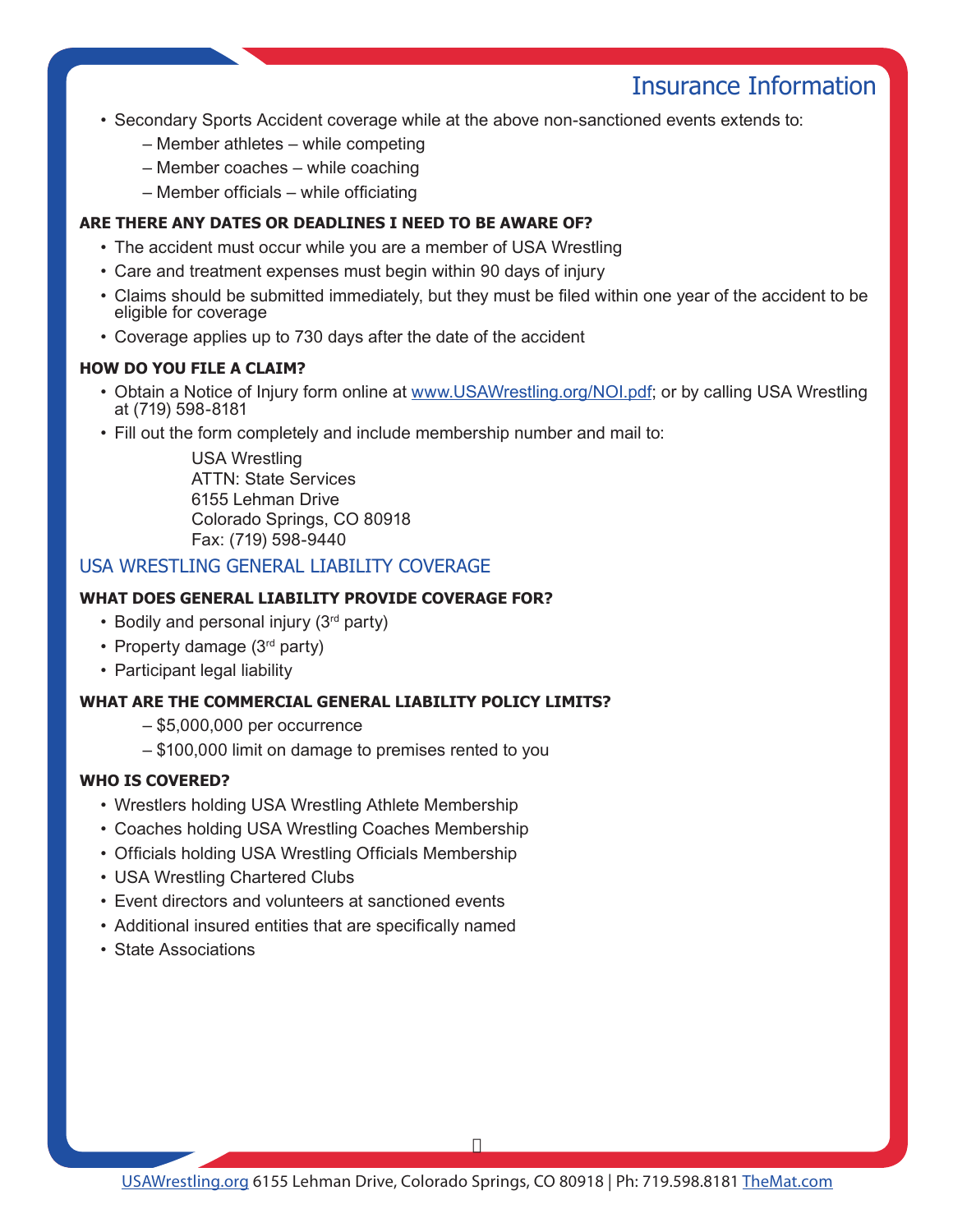# Insurance Information

### **WHEN DOES GENERAL LIABILITY COVERAGE APPLY?**

For individual members:

• When membership information is submitted and payment is received by USA Wrestling or your state association

For clubs and club volunteers

- When the club submits application and payment to USA Wrestling or your state organization
- • All members of the club must also be members of USA Wrestling for coverage to apply

For event directors and event volunteers:

• When the event sanction application is submitted with payment and approved by the state association. Coverage applies for the duration of the event, to include set-up and tear-down. USA Wrestling membership must be a requirement for event participation for coverage to apply.

### **PARTICIPANT LIABILITY**

- • Provides coverage for claims against participants for acts that the insured is found legally liable
- This does not cover athletes for claims brought against them by another athlete

#### **PROPERTY DAMAGE**

- Provides liability coverage for loss or damage to the property of others
- Coverage is subject to a \$500 deductible
- Personal effects of individuals, including jewelry and cash are excluded
- Policy does not include full replacement depreciated value is the basis for claim payment

Auto liability and collision coverage are not included in USA Wrestling's general liability policy. Please make sure all drivers are licensed and appropriately insured. We encourage you to visit with a local insurance agent to discuss coverage options, including a non-owned and hired auto policy for your club.

### CERTIFICATES OF INSURANCE

With an approved event sanction or club charter, you will receive a Certificate of Insurance. This proves that your club has insurance and states coverage limits. Many facility owners/operators will ask for this proof as a condition of you using the facility. The owner/operator of a facility may also ask to be listed as a Certificate Holder on a Certificate of Insurance. This gives the owner/operator proof that you have insurance and states that they will be notified of any changes.

You can also submit application to name an Additional Insured. Additional insured entities are extended the same coverage as the event host or chartered club. Schools, school districts, and facility owners/ operators often ask to be an additional insured. You can request an additional insured during the sanctioning process.

The key difference between a Certificate Holder and an Additional Insured is that the Additional Insured is extended liability coverage. A Certificate Holder is only provided proof that the event host or chartered club has liability insurance and the Certificate Holder will be notified of any changes in coverage.

### **CERTIFICATE OF INSURANCE & ADDITIONAL INSURED PROCESSING PROCEDURES**

• Fill out an application for Sanction of Event or Club Charter [whichever is applicable]. This is proof that the event host, the club, its directors, and volunteers are provided liability insurance coverage for covered claims and related litigation within the conditions and limits of the policy procured by USA wrestling. As part of the event sanctioning / club charting process, you will be asked to provide the name and address of the facility's owner/operator who should be listed as a Certificate Holder. The owner operator of the facility in which the event is hosted will automatically be listed as a Certificate Holder as part of the sanctioning/chartering process – there is no additional fee.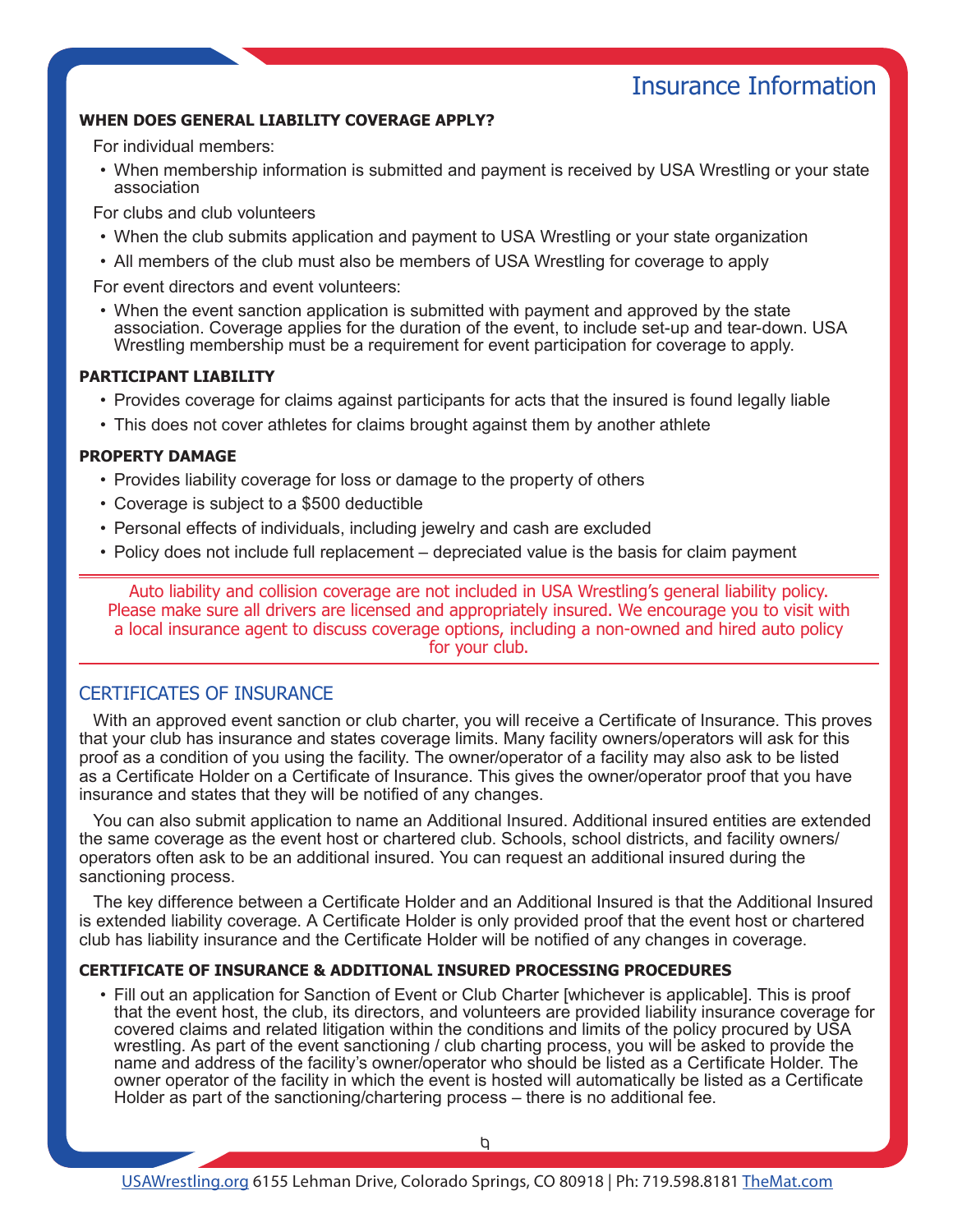# Insurance Information

- If the owner/operator of the facility requests that they, as a certificate holder, be added as an additional insured to the policy, the event director must make this request by submitting the appropriate form. This form may be found by going to: [www.TheMat.com/forms/additionalinsured.pdf](www.themat.com/forms/additionalinsured.pdf) or by or by contacting USA Wrestling State Services at (719) 598-8181.
- • Applications for club charters, sanctioned events, and adding an additional insured should be forwarded to your state chairperson or membership director.
- Please note that all certificates will be e-mailed to the event director / club organizer. If you have questions, please contact USA Wrestling State Services at (719) 598-8181.

### **GENERAL LIABILITY FREQUENTLY ASKED QUESTIONS**

Does our general liability include coverage for abuse/molestation claims?

• Yes, member clubs should be familiar with and follow USA Wrestling's Policy on Abuse and Harassment.

Are coaches and officials required to have background checks?

• Yes, coaches and officials over 18 years old must pass a background check before becoming a member for the first time or renewing membership. See the USA Wrestling Background Screening Policy for details.

Does our general liability policy include coverage for personal or club property?

• No, our policy protects you and your club against claims arising from damage to others' property. If you need protection of personal or club assets, we encourage you to contact a local insurance agent.

Does our general liability policy cover claims against directors and officers of my club?

• No, but we reccomend you contact your local insurance agent to secure directors and officers insurance for your club's board.

If I think a liability claim might occur, what should I do?

- Report facts and circumstances to USA Wrestling's Department of State Services as soon as practical.
- Do not make any statements relative to fault.
- • Collect all relevant information, including witness statements, and forward to USA Wrestling.
- If you have been served with a lawsuit, submit the suit with any supporting documentation to USA Wrestling immediately.

If you have any questions concerning this insurance coverage, please contact USA Wrestling's Department of State Services at (719) 598-8181.

### IMPORTANT NOTICE TO ALL READERS

This booklet has been prepared by USA Wrestling as a service to and for use by its members exclusively. Its purpose is to describe and explain, in a summary manner, certain insurance policies USA Wrestling maintains for its members. This booklet is intended for general informational purposes only and is not a contract. Only the insurance policies referred to herein can state the actual terms, coverage, amounts, conditions, and exclusions. Should there be discrepancies between any statement(s) made in this summary and the provisions of the insurance policies, the provisions of the insurance policies will prevail.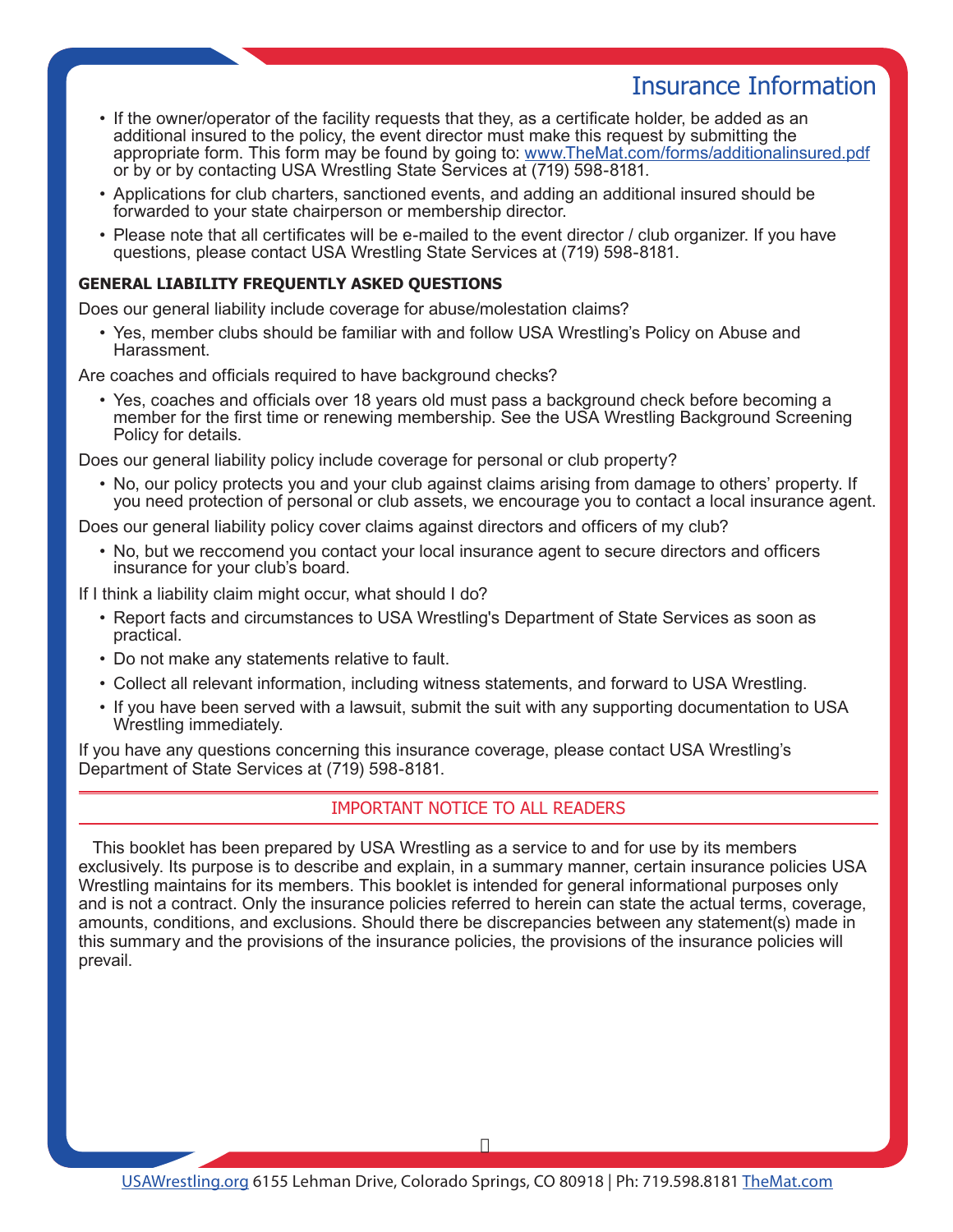#### **RELEASE AND WAIVER OF LIABILITY, ASSUMPTION OF RISK, AND INDEMNITY AGREEMENT WITH PARENTAL CONSENT ("AGREEMENT")**

IN CONSIDERATION of being permitted to participate in any way in any event ("Activity") at any time during the current calendar year I, for myself, my personal representatives, assigns, heirs, and next of kin:

1. ACKNOWLEDGE, agree, and represent that I understand the nature of the Activity and that I am qualified, in good health, and in proper physical condition to participate in such Activity. I further agree and warrant that if, at any time, I believe the conditions to be unsafe, I will immediately discontinue further participation in the Activity.

2. FULLY UNDERSTAND that: (a) THIS ACTIVITY INVOLVES RISKS AND DANGERS OF SERIOUS BODILY INJURY, INCLUDING PERMANENT DISABILITY, PARALYSIS, AND DEATH ("Risks"); (b) these Risks and dangers may be caused by my own actions or inactions, the actions or inactions of others participating in the Activity, the conditions in which the Activity takes place, or THE NEGLIGENCE OF THE "RELEASEES" NAMED BELOW; (c) there may be OTHER RISKS or SOCIAL AND ECONOMIC LOSSES either not known to me or not readily foreseeable at this time; and I FULLY ACCEPT AND ASSUME ALL SUCH RISKS AND ALL RESPONSIBILITY FOR LOSSES, COSTS, AND DAMAGES I incur as a result of my participation ,or that of the minor, in the Activity.

3. HEREBY RELEASE, DISCHARGE, AND COVENANT NOT TO SUE the sanctioning organization(s), their administrators, directors, agents, officers, members, volunteers, and employees, other participants, officials, rescue personnel, sponsors, advertisers, owners and lessees of Premises on which the Activity is conducted, (each of the forgoing shall be considered one of the RELEASEES herein) FROM ALL LIABILITY, CLAIMS, DEMANDS, LOSSES, OR DAMAGES ON MY ACCOUNT CAUSED, OR ALLEGED TO BE CAUSED, IN WHOLE OR IN PART BY THE NEGLIGENCE OF THE RELEASEES OR OTHERWISE, INCLUDING NEGLIGENT RESCUE OPERATIONS; AND I FURTHER AGREE that if, despite this RELEASE AND WAIVER OF LIABILITY, ASSUMPTION OF RISK, AND INDEMNITY AGREEMENT I, or anyone on my behalf, makes a claim against any of the Releasees, I WILL INDEMNIFY, SAVE, AND HOLD HARMLESS EACH OF THE RELEASEES from any litigation expenses, attorney fees, loss, liability, damage, or cost which may be incurred as the result of such claim.

I ACKNOWLEDGE THAT I AM OVER THE AGE OF 18 YEARS, HAVE READ THIS AGREEMENT AND FULLY UNDERSTAND ITS TERMS, UNDERSTAND THAT I HAVE GIVEN UP SUBSTANTIAL RIGHTS BY SIGNING IT, HAVE SIGNED IT FREELY AND WITHOUT ANY INDUCEMENT OR ASSURANCE OF ANY NATURE, AND I INTEND IT TO BE A COMPLETE AND UNCONDITIONAL RELEASE OF ALL LIABILITY TO THE GREATEST EXTENT ALLOWED BY LAW AND AGREE THAT IF ANY PORTION OF THIS AGREEMENT IS HELD TO BE INVALID, THE BALANCE, NOTWITHSTANDING, SHALL CONTINUE IN FULL FORCE AND EFFECT.

PRINTED NAME OF PARTICIPANT:

|          | PARTICIPANT'S SIGNATURE: |        |         |       |
|----------|--------------------------|--------|---------|-------|
| ADDRESS: |                          |        |         |       |
|          | (Street)                 | (City) | (State) | (Zip) |
| PHONE:   |                          | DATE:  |         |       |

**Below section must be completed by Parent/Guardian for any participant under the age of 18.**

#### MINOR RELEASE

AND I, THE MINOR'S PARENT AND/OR LEGAL GUARDIAN, UNDERSTAND THE NATURE OF THE ACTIVITY AND THE MINOR'S EXPERIENCE AND CAPABILITIES AND BELIEVE THE MINOR TO BE QUALIFIED, IN GOOD HEALTH, AND IN PROPER PHYSICAL CONDITION TO PARTICIPATE IN SUCH ACTIVITY. I HEREBY RELEASE, DISCHARGE, COVENANT NOT TO SUE, AND AGREE TO INDEMNIFY AND SAVE AND HOLD HARMLESS EACH OF THE RELEASEE'S FROM ALL LIABILITY, CLAIMS, DEMANDS, LOSSES, OR DAMAGES ON THE MINOR'S ACCOUNT CAUSED, OR ALLEGED TO BE CAUSED, IN WHOLE OR IN PART BY THE NEGLIGENCE OF THE "RELEASEES" OR OTHERWISE, INCLUDING NEGLIGENT RESCUE OPERATIONS AND FURTHER AGREE THAT IF, DESPITE THIS RELEASE, I, THE MINOR, OR ANYONE ON THE MINOR'S BEHALF MAKES A CLAIMS AGAINST ANY OF THE RELEASEES NAMED ABOVE, I WILL INDEMNIFY, SAVE, AND HOLD HARMLESS EACH OF THE RELEASEES FROM ANY LITIGATION EXPENSES, ATTORNEY FEES, LOSS LIABILITY, DAMAGE, OR ANY COST THAT MAY OCCUR AS A RESULT OF ANY SUCH CLAIM.

|          | PRINTED NAME OF PARENT/GUARDIAN: |                                                                                        | <u>I HAVE READ THIS RELEASE Express that the contract of the contract of the contract of the contract of the contract of the contract of the contract of the contract of the contract of the contract of the contract of the con</u> |                                 |       |  |
|----------|----------------------------------|----------------------------------------------------------------------------------------|--------------------------------------------------------------------------------------------------------------------------------------------------------------------------------------------------------------------------------------|---------------------------------|-------|--|
|          |                                  | PARENT/GUARDIAN SIGNATURE (only if participant is under the age of 18): ______________ |                                                                                                                                                                                                                                      | <b>I HAVE READ THIS RELEASE</b> |       |  |
| ADDRESS: | Street)                          | (City)                                                                                 |                                                                                                                                                                                                                                      | (State)                         | (Zip) |  |
| PHONE:   |                                  |                                                                                        |                                                                                                                                                                                                                                      | DATF:                           |       |  |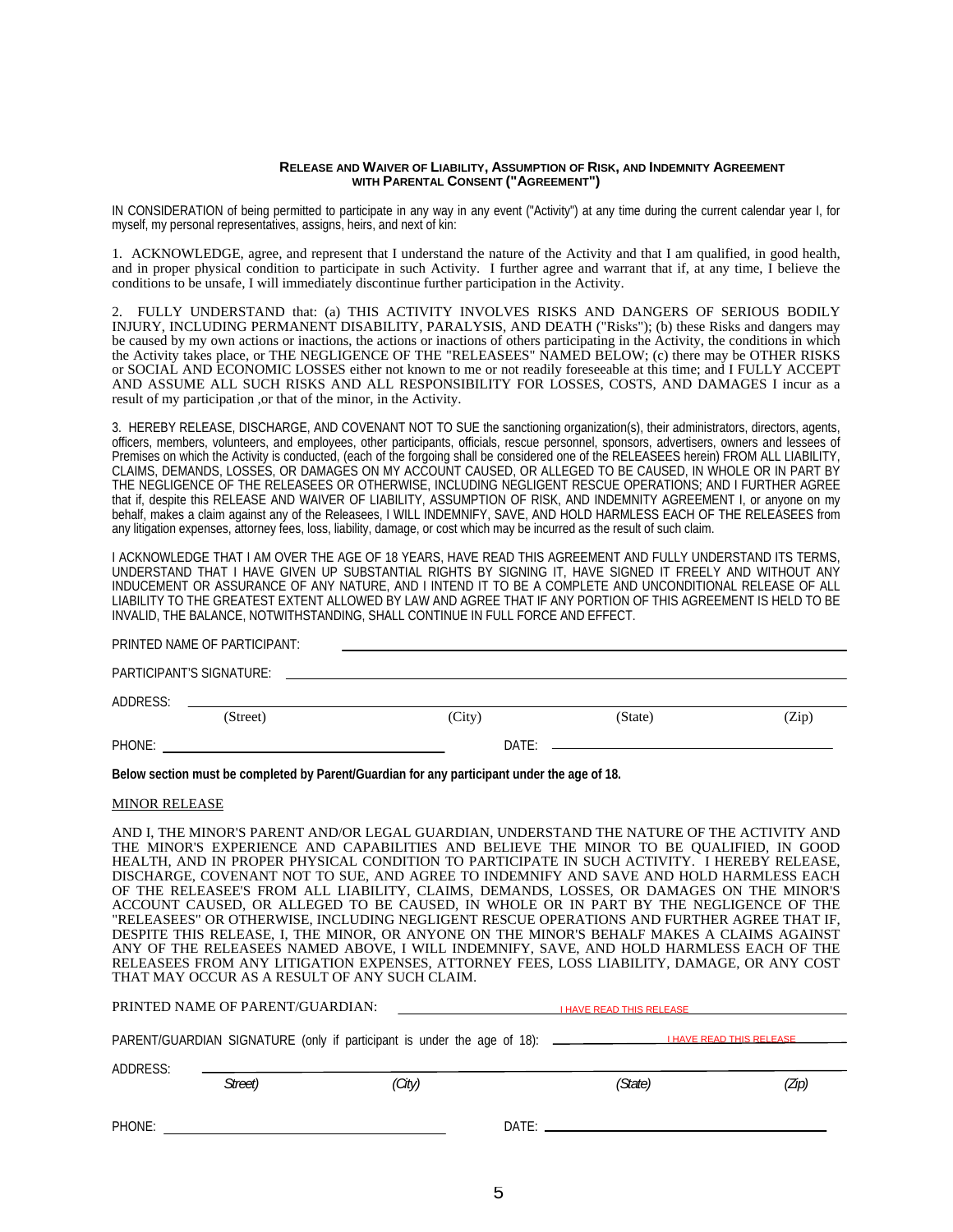# **USA Wrestling Policy on Abuse and Harassment**

(Revised: October 2005)

USA Wrestling (USAW) is committed to providing a safe environment for its members, participants, coaches, officials and volunteers and to prevent abusive conduct and harassment in any form while participating in the activities of USAW. USAW promotes good sportsmanship throughout the organization and encourages qualities of mutual respect, courtesy and tolerance in all members, participants, coaches, officials, staff and volunteers. USAW advocates building strong self-images among the youth participants. Athletes with a strong self-image may be less likely targets for abuse or harassment; similarly, they may be less likely to engage in abuse or to harass or bully others around them.

To this end, USAW has established the following guidelines of behavior and procedures for our staff, volunteers, coaches, officials and participants. All members of the organization, as well as parents, spectators and other invitees are expected to observe and adhere to these guidelines.

- 1. Abuse or harassment of any kind will not be tolerated within the organization. This means USAW does not accept physical, sexual, emotional or verbal abuse, harassment or similar misconduct from any person towards athletes, staff, coaches, officials, volunteers, parents, spectators or any other persons while they are participating in or preparing for events or activities conducted under the auspices of USAW.
- 2. Physical and sexual abuse, including, but not limited to, striking, hitting, kicking, biting or wanton gesturing, lewd remarks, indecent exposure, unwanted physical contact, any form of sexual contact or inappropriate touching are strictly prohibited within the organization and as a part of its events and activities. Physical abuse does not include physical contact that is reasonably designed to coach, teach or demonstrate a wrestling skill.
- 3. Emotional abuse or verbal abuse is also prohibited. This may include, but is not limited to: yelling, insulting, threatening, mocking, demeaning behavior or making abusive statements in regard to a person's race, gender, religion, nationality/ethnicity, sex or age. Emotional abuse does not include controlled and disciplined verbal communication that is generally accepted in sports as a reasonable method of coaching or teaching the sport.
- 4. To further protect USAW youth participants, as well as our coaches, officials and volunteers, we strongly advise that no adult person allow him/herself to be alone with a child or with any group of children in a private setting during or while they are participating in sponsored activities of USAW. In particular, in such circumstances, we recommend that coaches or other adult members of the organization:
	- $\div$  Do not drive alone with a child participant in the car
	- $\div$  Do not take a child alone to the locker room, bathrooms, or any other private room
	- $\cdot \cdot$  Provide one-on-one training or individual coaching with the assistance of another adult or athlete
	- $\cdot \cdot$  Have private conversations with youth participants within view of others instead of a private office
	- Do not socialize individually with the participants outside of sponsored activities.